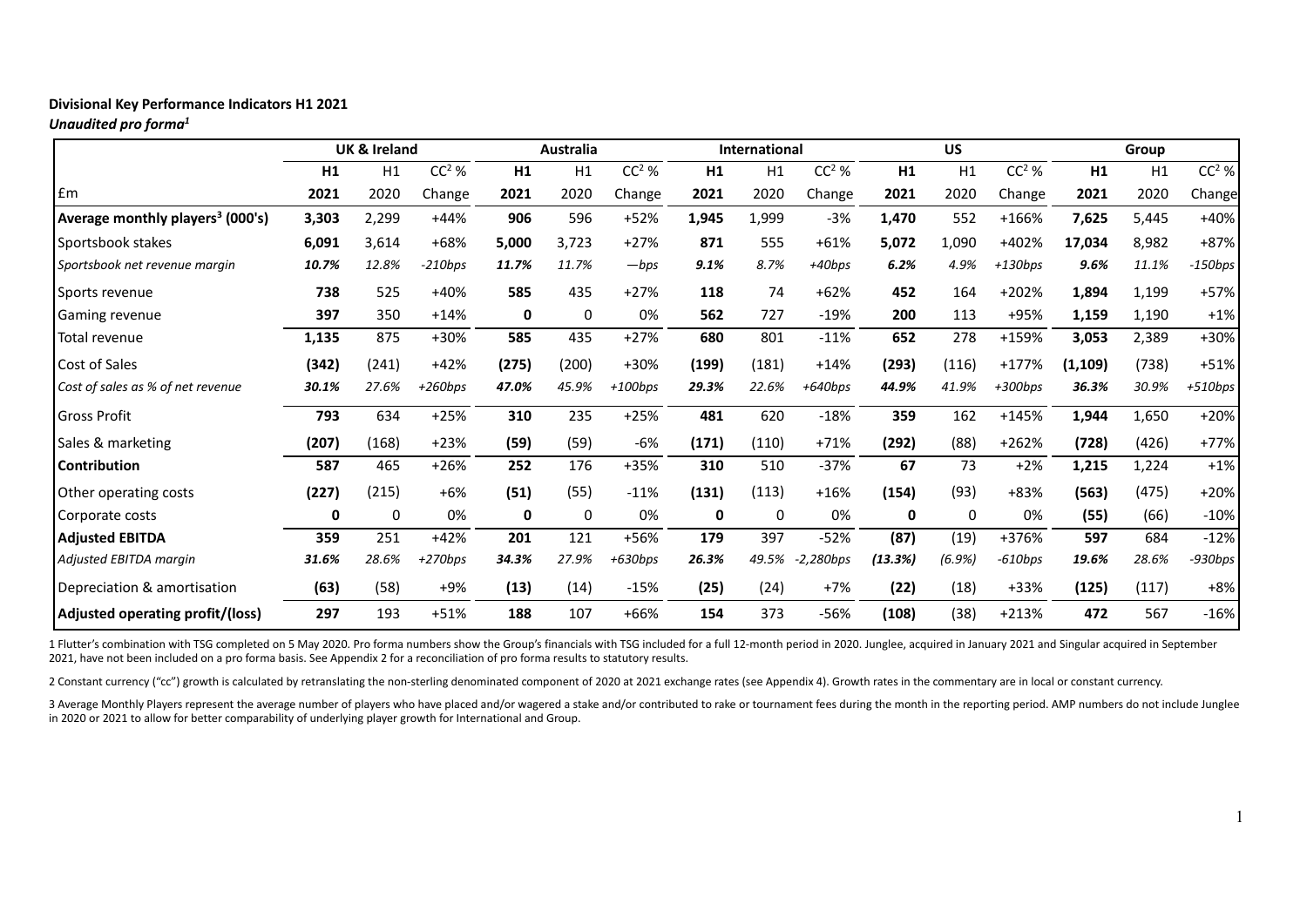## **Divisional Key Performance Indicators H2 2021**

*Unaudited pro forma1*

|                                              |                | <b>UK &amp; Ireland</b> |           |                | <b>Australia</b> |           |                | <b>International</b> |           |                | <b>US</b> |           |                | Group          |           |
|----------------------------------------------|----------------|-------------------------|-----------|----------------|------------------|-----------|----------------|----------------------|-----------|----------------|-----------|-----------|----------------|----------------|-----------|
|                                              | H <sub>2</sub> | H <sub>2</sub>          | $CC2$ %   | H <sub>2</sub> | H <sub>2</sub>   | $CC2$ %   | H <sub>2</sub> | H <sub>2</sub>       | $CC2$ %   | H <sub>2</sub> | H2        | $CC2$ %   | H <sub>2</sub> | H <sub>2</sub> | $CC2$ %   |
| £m                                           | 2021           | 2020                    | Change    | 2021           | 2020             | Change    | 2021           | 2020                 | Change    | 2021           | 2020      | Change    | 2021           | 2020           | Change    |
| Average monthly players <sup>3</sup> (000's) | 3,003          | 2,765                   | +9%       | 1,109          | 992              | $+12%$    | 1,857          | 1,877                | $-1%$     | 1,643          | 1,268     | +30%      | 7,613          | 6,902          | $+10%$    |
| Sportsbook stakes                            | 5,285          | 5,786                   | -8%       | 6,702          | 5,990            | $+15%$    | 721            | 813                  | $-7%$     | 6,212          | 3,321     | +93%      | 18,920         | 15,910         | $+22%$    |
| Sportsbook net revenue margin                | 9.1%           | 11.5%                   | $-240bps$ | 10.6%          | 10.7%            | $-10bps$  | 8.1%           | 8.4%                 | -30bps    | 6.4%           | 4.5%      | $+190bps$ | 8.7%           | 9.6%           | -90bps    |
| Sports revenue                               | 544            | 761                     | -28%      | 708            | 641              | $+14%$    | 102            | 106                  | 0%        | 526            | 294       | +86%      | 1,880          | 1,801          | $+7%$     |
| Gaming revenue                               | 384            | 393                     | $-2%$     | 0              | $\mathbf{0}$     | 0%        | 506            | 558                  | -5%       | 214            | 123       | $+81%$    | 1,104          | 1,074          | $+6%$     |
| Total revenue                                | 928            | 1,154                   | $-19%$    | 708            | 641              | $+14%$    | 609            | 664                  | $-4%$     | 739            | 417       | +84%      | 2,984          | 2,876          | +6%       |
| Cost of Sales                                | (279)          | (336)                   | $-16%$    | (361)          | (321)            | $+16%$    | (192)          | (184)                | $+10%$    | (321)          | (203)     | $+64%$    | (1, 153)       | (1,043)        | $+14%$    |
| Cost of sales as % of net revenue            | 30.1%          | 29.1%                   | $+100bps$ | 50.9%          | 50.0%            | $+90bps$  | 31.6%          | 27.6%                | $+390bps$ | 43.4%          | 48.7%     | -530bps   | 38.7%          | 36.3%          | $+240bps$ |
| <b>Gross Profit</b>                          | 648            | 818                     | $-20%$    | 347            | 320              | $+12%$    | 416            | 481                  | $-9%$     | 419            | 214       | +103%     | 1,830          | 1,833          | $+2%$     |
| Sales & marketing                            | (184)          | (206)                   | $-10%$    | (60)           | (70)             | $-11%$    | (164)          | (169)                | 0%        | (371)          | (259)     | +50%      | (780)          | (704)          | $+14%$    |
| <b>Contribution</b>                          | 465            | 611                     | $-24%$    | 287            | 250              | $+18%$    | 252            | 312                  | $-15%$    | 47             | (45)      | $-211%$   | 1,051          | 1,128          | $-5%$     |
| Other operating costs                        | (208)          | (231)                   | $-8%$     | (52)           | (53)             | 0%        | (139)          | (135)                | $+4%$     | (203)          | (105)     | +100%     | (601)          | (525)          | $+18%$    |
| Corporate costs                              | 0              | 0                       | 0%        | 0              | 0                | 0%        | 0              | 0                    | 0%        | 0              | 0         | 0%        | (46)           | (56)           | $-16%$    |
| <b>Adjusted EBITDA</b>                       | 257            | 380                     | $-33%$    | 236            | 197              | $+23%$    | 113            | 177                  | $-30%$    | (156)          | (151)     | $+9%$     | 404            | 548            | $-25%$    |
| Adjusted EBITDA margin                       | 27.7%          | 32.9%                   | $-570bps$ | 33.3%          | 30.7%            | $+260bps$ | 18.7%          | 26.7%                | -690bps   | (21.2%)        | (36.1%)   | +1,470bps | 13.5%          | 19.0%          | $-560bps$ |
| Depreciation & amortisation                  | (63)           | (61)                    | $+3%$     | (13)           | (16)             | -19%      | (27)           | (26)                 | $+5%$     | (25)           | (19)      | $+37%$    | (130)          | (124)          | $+6%$     |
| <b>Adjusted operating profit/(loss)</b>      | 194            | 318                     | -40%      | 223            | 181              | $+27%$    | 87             | 151                  | $-37%$    | (181)          | (169)     | $+12%$    | 274            | 423            | $-34%$    |

1 Flutter's combination with TSG completed on 5 May 2020. Pro forma numbers show the Group's financials with TSG included for a full 12-month period in 2020. Junglee, acquired in January 2021 and Singular acquired in Septe 2021, have not been included on a pro forma basis. See Appendix 2 for a reconciliation of pro forma results to statutory results.

2 Constant currency ("cc") growth is calculated by retranslating the non-sterling denominated component of 2020 at 2021 exchange rates (see Appendix 4). Growth rates in the commentary are in local or constant currency.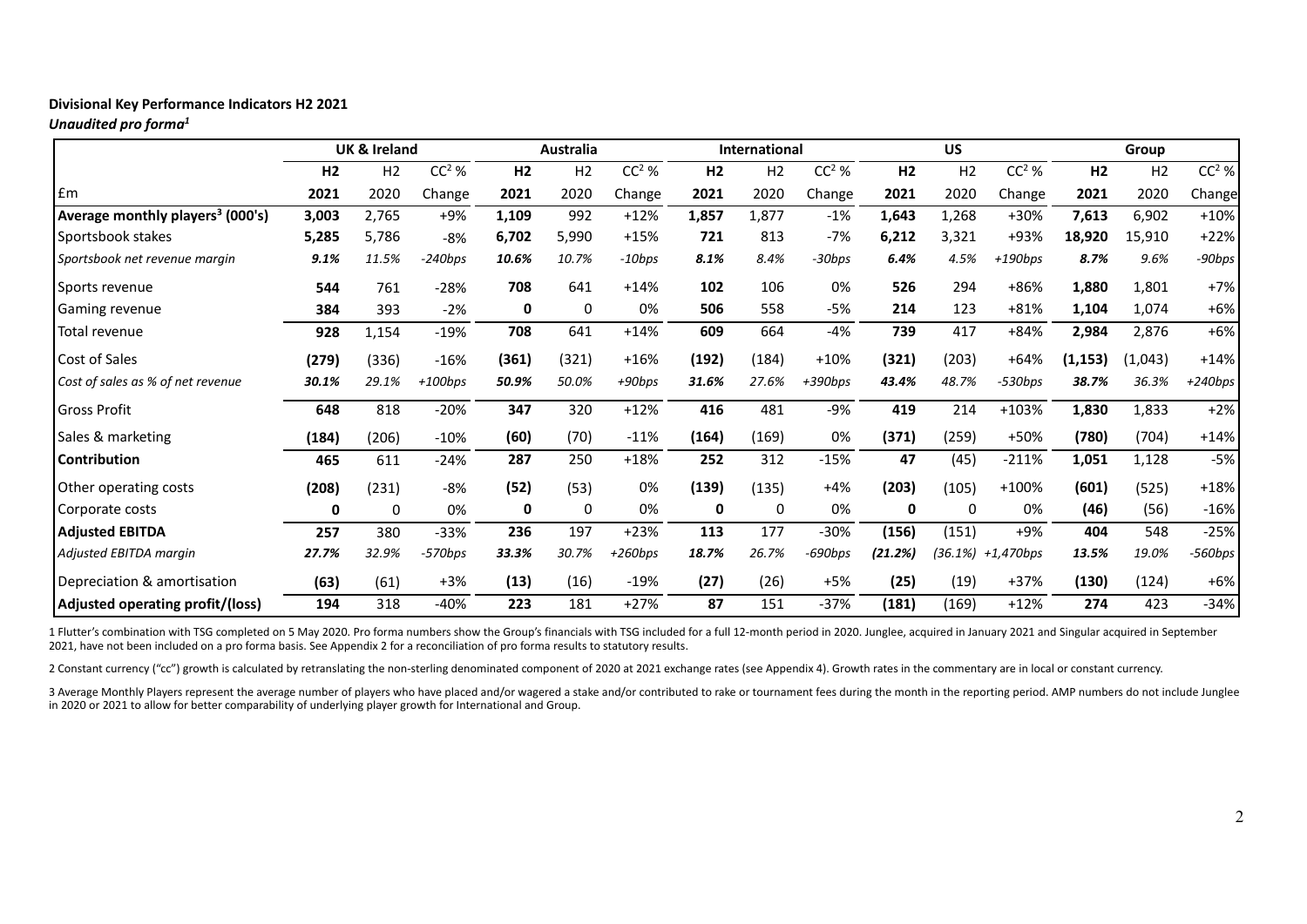*Quarter 1*

|                                                 |         | <b>UK &amp; Ireland</b> |           |         | Australia  |           |                     | <b>International</b> |           |         | US      |           |         | Group   |           |
|-------------------------------------------------|---------|-------------------------|-----------|---------|------------|-----------|---------------------|----------------------|-----------|---------|---------|-----------|---------|---------|-----------|
|                                                 | 01 2021 | 2020<br>O1              | $CC2$ %   | Q1 2021 | 2020<br>Q1 | $CC2$ %   | . 2021<br><b>Q1</b> | . 2020<br>O1         | $CC2$ %   | Q1 2021 | Q1 2020 | $CC2$ %   | Q1 2021 | Q1 2020 | $CC2$ %   |
|                                                 | £m      | £m                      | Change    | £m      |            | £m Change | £m                  |                      | Em Change | £m      |         | £m Change | £m      | £m      | Change    |
| Average monthly players <sup>3</sup><br>(000's) | 3,167   | 2,571                   | $+23%$    | 831     | 581        | +43%      | 2,027               | 1.774                | $+14%$    | 1,648   | 710     | +132%     | 7,672   | 5,635   | +36%      |
| Sportsbook stakes                               | 3,083   | 2,240                   | +37%      | 2,451   | 1,545      | $+46%$    | 452                 | 311                  | +47%      | 2.714   | 864     | +235%     | 8.700   | 4,959   | $+72%$    |
| Sportsbook net revenue margin                   | 10.6%   | 13.0%                   | $-240bps$ | 11.4%   | 10.4%      | $+100bps$ | 8.6%                | 10.1%                | $-150bps$ | 4.4%    | 4.6%    | $-20bps$  | 8.8%    | 10.5%   | $-170bps$ |
| Sports revenue                                  | 371     | 331                     | $+12%$    | 279     | 161        | +59%      | 57                  | 47                   | $+22%$    | 189     | 88      | +130%     | 896     | 627     | $+41%$    |
| <b>Gaming revenue</b>                           | 196     | 158                     | $+24%$    |         |            |           | 294                 | 297                  | $+4%$     | 99      | 43      | +146%     | 589     | 498     | $+22%$    |
| Total revenue                                   | 568     | 489                     | $+16%$    | 279     | 161        | +59%      | 351                 | 344                  | $+7%$     | 288     | 132     | +135%     | 1,485   | 1,126   | +33%      |

|                                                 |         | <b>UK &amp; Ireland Online</b> |           | <b>UK &amp; Ireland Retail</b> |         |                 |  |  |
|-------------------------------------------------|---------|--------------------------------|-----------|--------------------------------|---------|-----------------|--|--|
|                                                 | Q1 2021 | Q1 2020                        | $CC2$ %   | Q1 2021                        | Q1 2020 | $CC2$ %         |  |  |
|                                                 | £m      | £m                             | Change    | £m                             | Em      | Change          |  |  |
| Average monthly players <sup>3</sup><br>(000's) | 3,167   | 2,571                          | $+23%$    |                                |         |                 |  |  |
| Sportsbook stakes                               | 3,081   | 1,883                          | $+63%$    | 2                              | 356     | $-99%$          |  |  |
| Sportsbook net revenue margin                   | 10.6%   | 12.7%                          | $-210bps$ | (5.7%)                         |         | 14.6% -2,030bps |  |  |
| Sports revenue                                  | 371     | 279                            | $+33%$    |                                | 52      | $-100%$         |  |  |
| Gaming revenue                                  | 196     | 139                            | $+41%$    |                                | 19      | -100%           |  |  |
| <b>Total revenue</b>                            | 568     | 419                            | $+35%$    |                                | 71      | $-100%$         |  |  |

1 Flutter's combination with TSG completed on 5 May 2020. Pro forma numbers show the Group's financials with TSG included for a full 12-month period in 2020. Junglee, acquired in January 2021 and Singular acquired in Septe 2021, have not been included on a pro forma basis. See Appendix 2 for a reconciliation of pro forma results to statutory results.

2 Constant currency ("cc") growth is calculated by retranslating the non-sterling denominated component of 2020 at 2021 exchange rates (see Appendix 4). Growth rates in the commentary are in local or constant currency.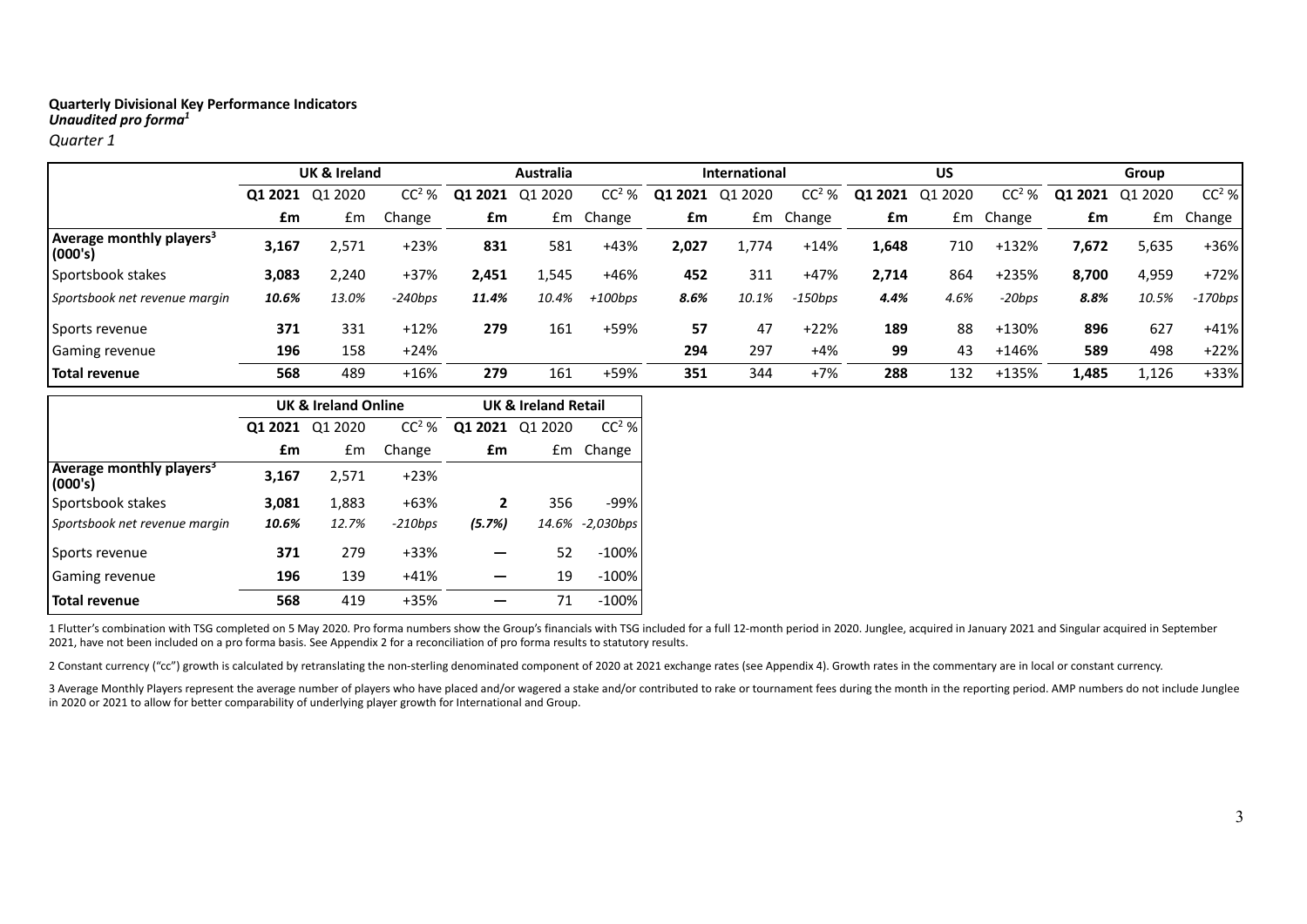#### *Quarter 2*

|                                                 |       | UK & Ireland    |           | <b>Australia</b> |         |        | International           |       |           |       | <b>US</b>       |           | Group |                 |           |
|-------------------------------------------------|-------|-----------------|-----------|------------------|---------|--------|-------------------------|-------|-----------|-------|-----------------|-----------|-------|-----------------|-----------|
|                                                 |       | Q2 2021 Q2 2020 | $CC2$ %   | Q2 2021          | Q2 2020 |        | $CC2$ % Q2 2021 Q2 2020 |       | $CC2$ %   |       | Q2 2021 Q2 2020 | $CC2$ %   |       | Q2 2021 Q2 2020 | $CC2$ %   |
|                                                 | £m    | Em              | Change    | £m               | £m      | Change | £m                      | £m    | Change    | £m    | £m              | Change    | £m    | £m              | Change    |
| Average monthly players <sup>3</sup><br>(000's) | 3,440 | 2,027           | +70%      | 982              | 611     | $+61%$ | 1.863                   | 2.223 | $-16%$    | 1,292 | 395             | $+227%$   | 7,578 | 5,256           | $+44%$    |
| Sportsbook stakes                               | 3,009 | 1,374           | +120%     | 2,548            | 2.177   | $+13%$ | 419                     | 245   | +79%      | 2,358 | 226             | +1,074%   | 8.333 | 4,023           | +105%     |
| Sportsbook net revenue marain                   | 10.8% | 12.6%           | $-180bps$ | 12.0%            | 12.6%   | -60bps | 9.6%                    | 7.0%  | $+260bps$ | 8.3%  | 6.2%            | $+210bps$ | 10.4% | 11.9%           | $-150bps$ |
| Sports revenue                                  | 367   | 194             | +89%      | 306              | 273     | +8%    | 61                      | 27    | $+132%$   | 264   | 76              | +289%     | 998   | 571             | $+75%$    |
| Gaming revenue                                  | 201   | 192             | $+5%$     |                  |         |        | 268                     | 430   | $-34%$    | 101   | 70              | $+62%$    | 570   | 692             | $-14%$    |
| Total revenue                                   | 568   | 386             | $+47%$    | 306              | 273     | +8%    | 329                     | 457   | $-24%$    | 364   | 146             | $+181%$   | 1,567 | 1,263           | $+27%$    |

|                                                 |       | <b>UK &amp; Ireland Online</b> |           | <b>UK &amp; Ireland Retail</b> |                 |            |  |  |
|-------------------------------------------------|-------|--------------------------------|-----------|--------------------------------|-----------------|------------|--|--|
|                                                 |       | Q2 2021 Q2 2020                | $CC2$ %   |                                | Q2 2021 Q2 2020 | $CC2$ %    |  |  |
|                                                 | £m    | £m                             | Change    | £m                             | Em              | Change     |  |  |
| Average monthly players <sup>3</sup><br>(000's) | 3.440 | 2,027                          | +70%      |                                |                 |            |  |  |
| Sportsbook stakes                               | 2,804 | 1,348                          | +109%     | 205                            | 27              | $+677%$    |  |  |
| Sportsbook net revenue margin                   | 10.6% | 12.6%                          | $-200bps$ | 12.7%                          | 14.6%           | $-190$ bps |  |  |
| Sports revenue                                  | 341   | 190                            | +80%      | 26                             | 4               | +576%      |  |  |
| Gaming revenue                                  | 185   | 187                            | $-1%$     | 16                             | 4               | $+270%$    |  |  |
| <b>Total revenue</b>                            | 526   | 378                            | $+40%$    | 42                             | 8               | $+416%$    |  |  |

1 Flutter's combination with TSG completed on 5 May 2020. Pro forma numbers show the Group's financials with TSG included for a full 12-month period in 2020. Junglee, acquired in January 2021 and Singular acquired in Septe 2021, have not been included on a pro forma basis. See Appendix 2 for a reconciliation of pro forma results to statutory results.

2 Constant currency ("cc") growth is calculated by retranslating the non-sterling denominated component of 2020 at 2021 exchange rates (see Appendix 4). Growth rates in the commentary are in local or constant currency.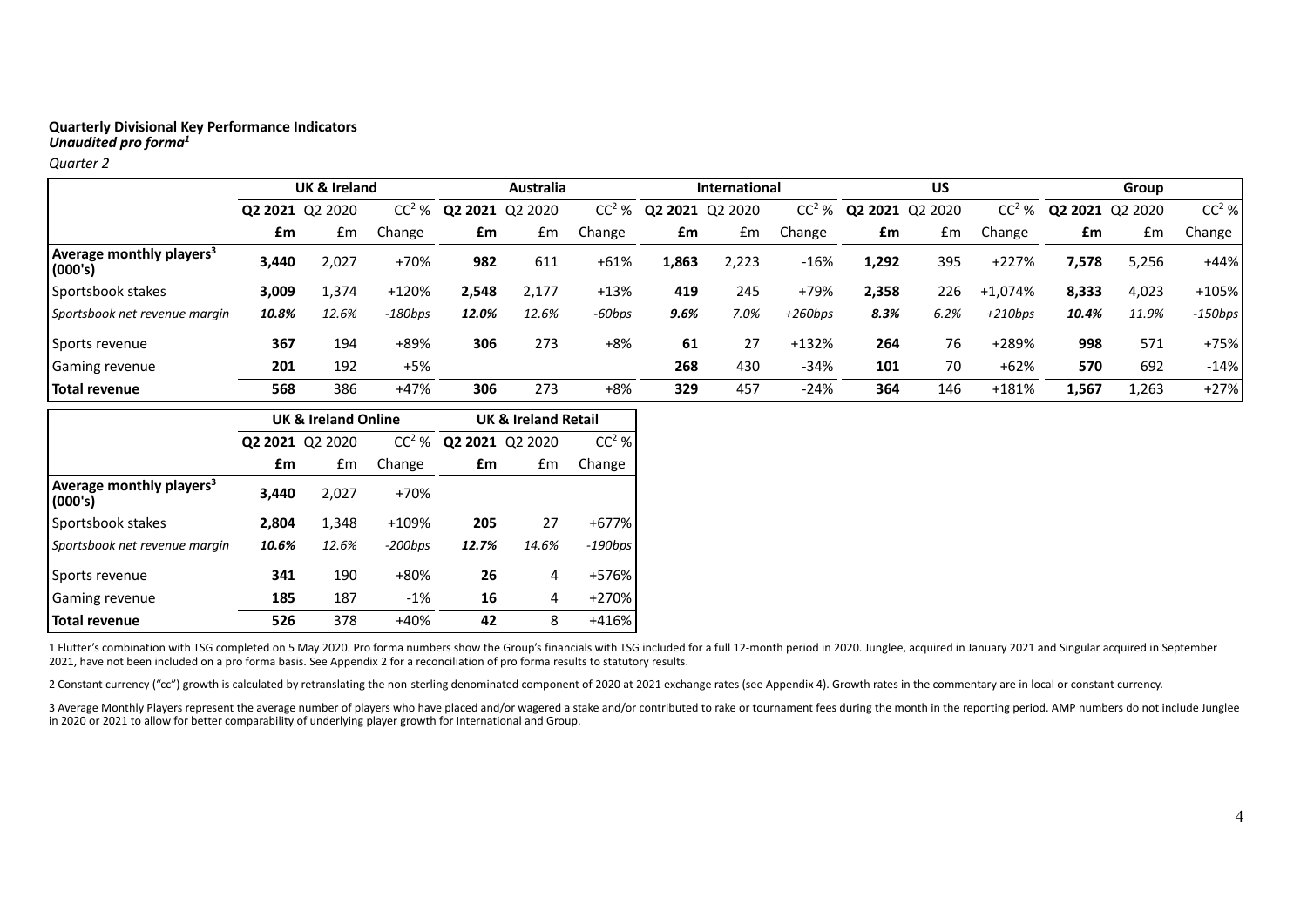*Quarter 3*

|                                                 |       | UK & Ireland    |         | Australia |                 |          | <b>International</b> |       |           |                 | US    |           | Group           |       |         |
|-------------------------------------------------|-------|-----------------|---------|-----------|-----------------|----------|----------------------|-------|-----------|-----------------|-------|-----------|-----------------|-------|---------|
|                                                 |       | Q3 2021 Q3 2020 | $CC2$ % |           | Q3 2021 Q3 2020 | $CC2$ %  | Q3 2021 Q3 2020      |       | $CC2$ %   | Q3 2021 Q3 2020 |       | $CC2$ %   | Q3 2021 Q3 2020 |       | $CC2$ % |
|                                                 | £m    | £m              | Change  | £m        | £m              | Change   | £m                   | £m    | Change    | £m              | £m    | Change    | £m              | £m    | Change  |
| Average monthly players <sup>3</sup><br>(000's) | 3,060 | 2,567           | $+19%$  | 1,086     | 876             | $+24%$   | 1,799                | 1,835 | -2%       | 1.312           | .122  | $+17%$    | 7,257           | 6,401 | $+13%$  |
| Sportsbook stakes                               | 2,627 | 2,790           | -5%     | 3,323     | 3,003           | $+15%$   | 349                  | 375   | -2%       | 2,109           | 1,247 | +80%      | 8,409           | 7,415 | $+17%$  |
| Sportsbook net revenue margin                   | 10.1% | 10.4%           | -30bps  | 11.1%     | 10.7%           | $+40bps$ | 8.6%                 | 7.2%  | $+140bps$ | 6.2%            | 2.1%  | $+410bps$ | 9.5%            | 9.0%  | +50bps  |
| Sports revenue                                  | 302   | 333             | $-9%$   | 370       | 320             | $+20%$   | 50                   | 46    | $+14%$    | 184             | 99    | +97%      | 906             | 798   | $+17%$  |
| <b>Gaming revenue</b>                           | 189   | 186             | $+2%$   | _         |                 | $-$ %    | 249                  | 279   | $-6%$     | 95              | 62    | $+65%$    | 534             | 527   | +5%     |
| Total revenue                                   | 491   | 519             | $-5%$   | 370       | 320             | $+20%$   | 299                  | 325   | -3%       | 280             | 161   | +85%      | 1,439           | 1,325 | $+12%$  |

|                                                 |         | <b>UK &amp; Ireland Online</b> |          | <b>UK &amp; Ireland Retail</b> |                 |         |  |  |
|-------------------------------------------------|---------|--------------------------------|----------|--------------------------------|-----------------|---------|--|--|
|                                                 | Q3 2021 | Q3 2020                        | $CC2$ %  |                                | Q3 2021 Q3 2020 | $CC2$ % |  |  |
|                                                 | £m      | £m                             | Change   | £m                             | £m              | Changel |  |  |
| Average monthly players <sup>3</sup><br>(000's) | 3.060   | 2,567                          | $+19%$   |                                |                 |         |  |  |
| Sportsbook stakes                               | 2,262   | 2,396                          | -5%      | 365                            | 394             | -5%     |  |  |
| Sportsbook net revenue margin                   | 9.8%    | 9.9%                           | $-10bps$ | 12.5%                          | 13.4%           | -90bps  |  |  |
| Sports revenue                                  | 256     | 281                            | -8%      | 45                             | 53              | $-11%$  |  |  |
| Gaming revenue                                  | 167     | 165                            | $+2%$    | 22                             | 21              | $+6%$   |  |  |
| <b>Total revenue</b>                            | 423     | 446                            | -5%      | 68                             | 74              | -6%     |  |  |

1 Flutter's combination with TSG completed on 5 May 2020. Pro forma numbers show the Group's financials with TSG included for a full 12-month period in 2020. Junglee, acquired in January 2021 and Singular acquired in Septe 2021, have not been included on a pro forma basis. See Appendix 2 for a reconciliation of pro forma results to statutory results.

2 Constant currency ("cc") growth is calculated by retranslating the non-sterling denominated component of 2020 at 2021 exchange rates (see Appendix 4). Growth rates in the commentary are in local or constant currency.